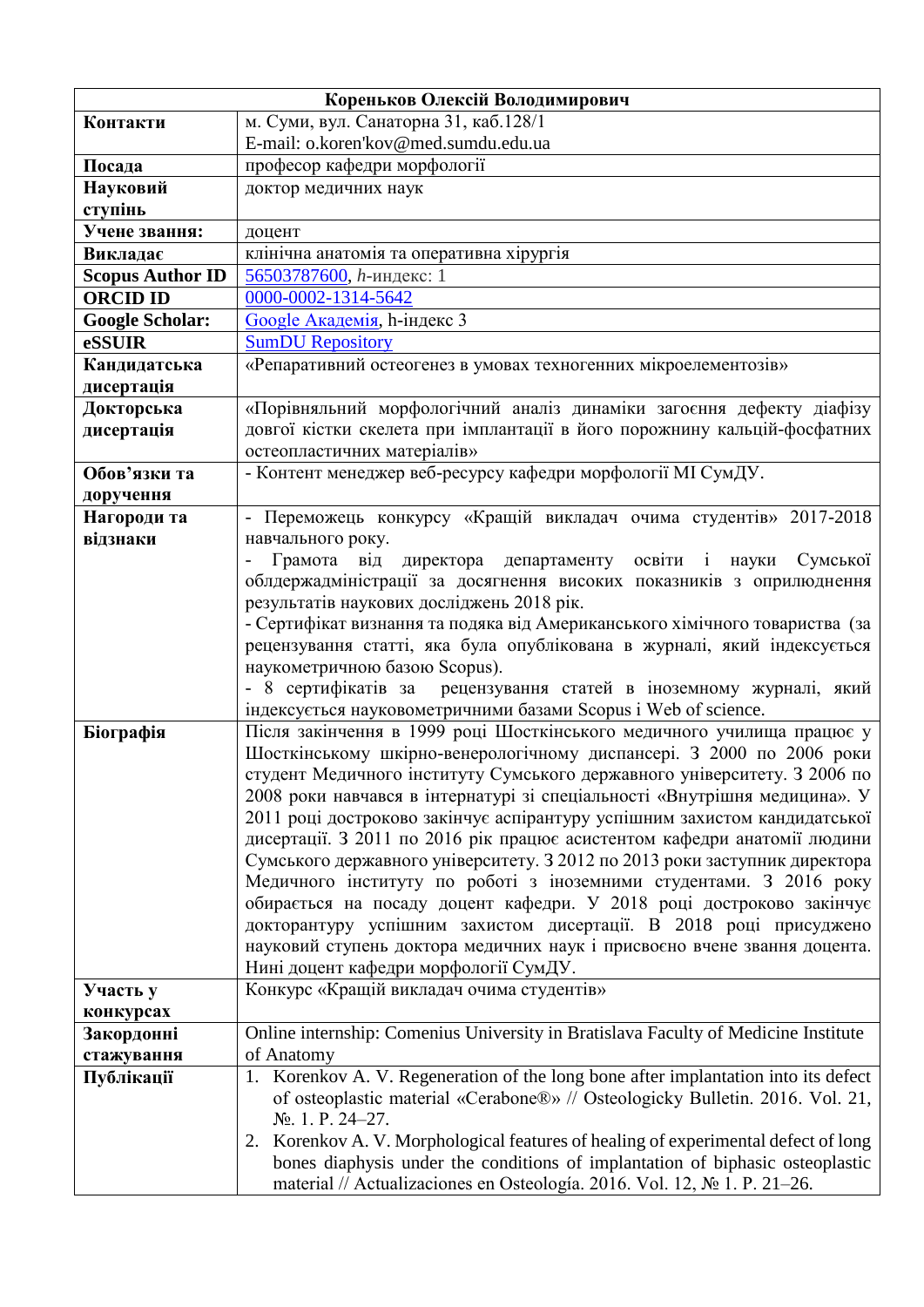|                 | 3. Korenkov A. V. Regeneration of the diaphysis of a long bone of the skeleton after             |
|-----------------|--------------------------------------------------------------------------------------------------|
|                 | the implantation into its defect of osteoplastic material «Easy-Graft CRYSTAL»                   |
|                 | // Bulletin of the Georgian national academy of sciences. 2016. Vol. 10, $\mathbb{N}_2$ . 2. P.  |
|                 | $147 - 152.$                                                                                     |
|                 | 4. Korenkov O. V. Computed tomography densitometry of femoral defect healing                     |
|                 | after implantation of calcium phosphate bioceramics in rats // Bulgarian Journal                 |
|                 | of Veterinary Medicine. 2016. Vol. 19, No 2. P. 87–95.                                           |
|                 | 5. Korenkov O. V. Regeneration of experimental long bone defect after                            |
|                 | implantation in its cavity of osteoplastic material "Calc-i-oss®" // Journal of                  |
|                 | Morphological Science. 2016. Vol. 33, №. 2. P. 99–102.                                           |
|                 | Korenkov A. V. Regeneration of the experimental defect of the long bone of the<br>6.             |
|                 | skeleton after implantation β-tricalcium phosphate. Journal of Krishna Institute                 |
|                 | of Medical Sciences University. 2016. Vol. 5. № 3. P. 20–25.                                     |
|                 | 7. Korenkov A. V. Influence of $\beta$ -tricalcium phosphate on the biomechanical                |
|                 | dynamics of healing of experimental defect of the compact bone // Journal of                     |
|                 | Krishna Institute of Medical Sciences University. 2017. Vol. 6, № 1. P. 25–32.                   |
|                 | 8. Korenkov A. V. Influence of $\beta$ -tricalcium phosphate of different geometric shape        |
|                 | on the morphology of regeneration of experimental defect of compact bone tissue                  |
|                 | // Actualizaciones en Osteología. 2017. Vol. 13, $\mathbb{N}^{\circ}$ 1. P. 17–27.               |
|                 |                                                                                                  |
|                 | 9. Korenkov A. V. Peculiarities of the healing of the defect of diaphyses of a long              |
|                 | bone of the skeleton after the Implantation of $\beta$ -tricalcium phosphate of different        |
|                 | microscopic structure and geometry // Bulletin of the Georgian national academy                  |
|                 | of sciences. 2017. Vol. 11, №. 1. P. 127–135.                                                    |
|                 | 10. Korenkov O. V. Healing of experimental femoral defects in rats after                         |
|                 | implantation of collagen-calcium phosphate biocomposites // Bulgarian Journal                    |
|                 | of Veterinary Medicine. 2017. Vol. 20, No. 2. P. 151-160.                                        |
|                 | 11. Korenkov A. V. Influence of biocomposite calcium phosphate materials on the                  |
|                 | biomechanical dynamics of healing of experimental defect of the compact bone                     |
|                 | // Osteologicky Bulletin. 2017. Vol. 22, No. 2. P. 44–50.                                        |
|                 | 12. Korenkov O. The comparative effect of biomaterials on the X-ray picture of the               |
|                 | healing of the defect of compact bone tissue. Bulletin of the Georgian national                  |
|                 | academy of sciences. 2019. Vol. 13, No. 2. P. 94–102.                                            |
|                 | 13. Korenkov O. Comparative effect of calcium phosphate biocomposite materials                   |
|                 | on the healing of experimental defect of compact bone tissue. Journal of                         |
|                 | Morphological Sciences. 2019. Vol. 36, № 3. P. 162–168.                                          |
|                 | 14. Rtail R., Maksymova O., Illiashenko V., Gortynska O., Korenkov O.,                           |
|                 | Moskalenko P., Nasser M., Tkach G. Improvement of skeletal muscle                                |
|                 | regeneration by platelet-rich plasma in rats with experimental chronic                           |
|                 | hyperglycemia BioMed Research International. 2020. Vol. 2020. Article ID                         |
|                 | 6980607, 9 pages. doi.org/10.1155/2020/6980607.                                                  |
| Навчальні       | 1. Korenkov O.V., Tkach G.F. Topographic anatomy of the head. - study guide.                     |
| посібники       | Sumy: Sumy State University, 2016. - 81 p.                                                       |
|                 | 2. Korenkov O.V., Tkach G.F. Topographical anatomy of the neck. - study guide.                   |
|                 | Sumy: Sumy State University, 2017. - 102 p.                                                      |
|                 | 3. Korenkov O.V., Tkach G.F. Topographic anatomy of the chest. - study guide.                    |
|                 | Sumy: Sumy State University, 2018. - 129 p.                                                      |
| Основні наукові | 1.<br>Korenkov A. V. Evaluation of healing of the skeleton long bone experimental                |
| статті у        | defect after implantation of osteoplastic material «Calc-i-oss <sup>®</sup> » into its cavity by |
| виданнях, що    | the method of computerized tomography // The New Armenian Medical Journal.                       |
| індексуються    | 2014. Vol. 8, № 4. P. 23–27.                                                                     |
| наукометричною  | Korenkov A. V., Sikora V. Z. Computed tomographic evaluation of the healing<br>2.                |
| базою SCOPUS    | of experimental defect of a long bone of the skeleton after implantation into its                |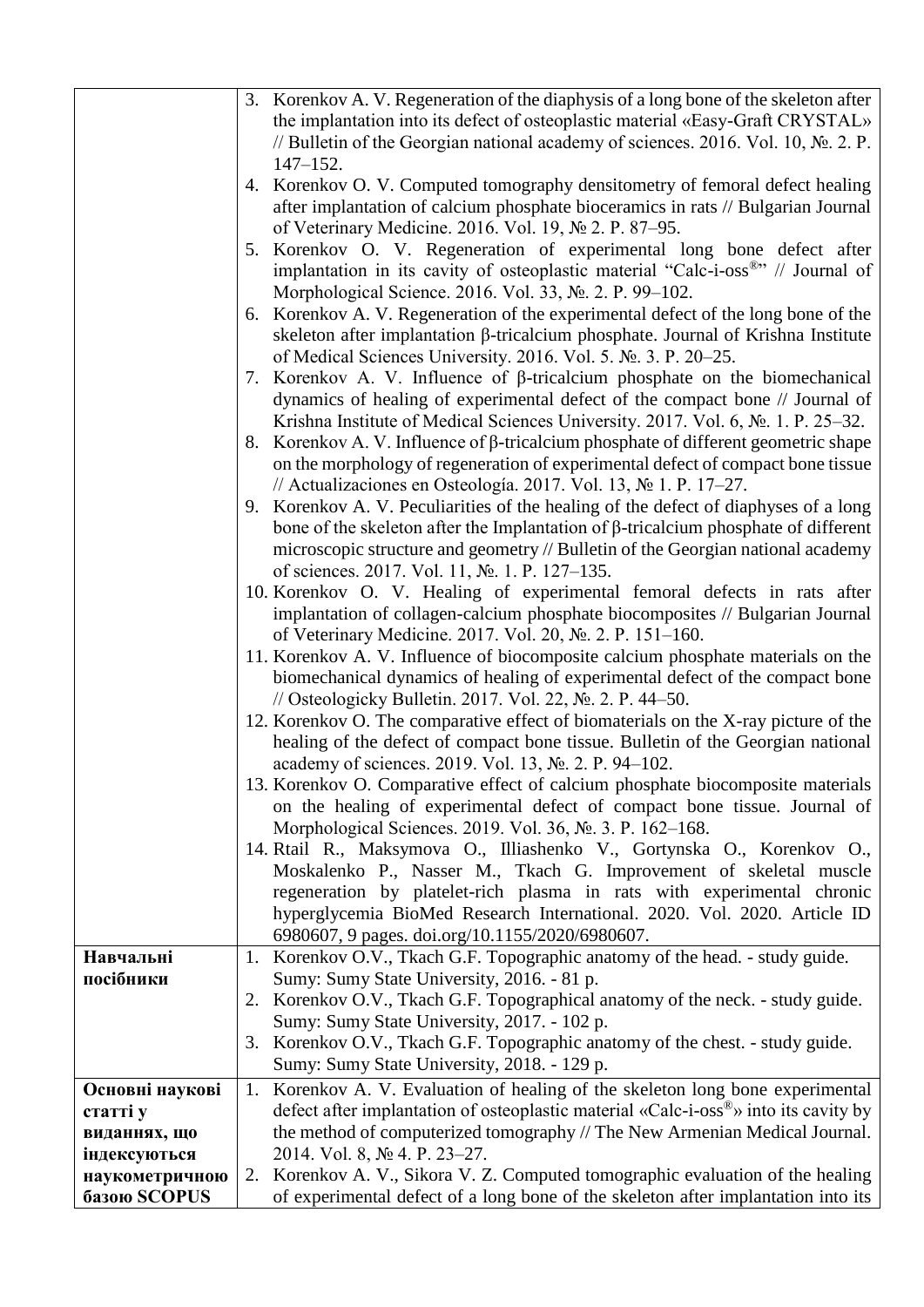| cavity osteoplastic material «Cerabone <sup>®</sup> » // Georgian medical news. 2015. Vol.<br>238, № 1. P. 89–93.                                                     |
|-----------------------------------------------------------------------------------------------------------------------------------------------------------------------|
| 3. Korenkov A. V. Healing of experimental defect in a long bone after implantation                                                                                    |
| of "Collapan" osteoplastic material in its cavity (computed tomographic study) //<br>Morfologiia (Saint Petersburg). 2015. Vol. 147, No 1. P. 59–62.                  |
| Korenkov A. V., Sikora V. Z. Regeneration of long skeletal bone after<br>4.                                                                                           |
| implantation of osteoplastic material CollapAn into its cavity deformity // The<br>New Armenian Medical Journal. 2015. Vol. 9, № 2. P. 68–73.                         |
| 5. Korenkov A. V. Regeneration of the long bone after implantation into its defect                                                                                    |
| of osteoplastic material «Cerabone <sup>®</sup> » // Osteologicky Bulletin. 2016. Vol. 21, No.<br>1. P. 24-27.                                                        |
| 6. Korenkov A. V. Morphological features of healing of experimental defect of long                                                                                    |
| bones diaphysis under the conditions of implantation of biphasic osteoplastic<br>material // Actualizaciones en Osteología. 2016. Vol. 12, № 1. P. 21–26.             |
| 7. Korenkov A. V. Regeneration of the diaphysis of a long bone of the skeleton after                                                                                  |
| the implantation into its defect of osteoplastic material «Easy-Graft CRYSTAL»                                                                                        |
| // Bulletin of the Georgian national academy of sciences. 2016. Vol. 10, $\mathbb{N}_2$ . 2. P.<br>$147 - 152.$                                                       |
| 8. Korenkov O. V. Computed tomography densitometry of femoral defect healing                                                                                          |
| after implantation of calcium phosphate bioceramics in rats // Bulgarian Journal<br>of Veterinary Medicine. 2016. Vol. 19, No 2. P. 87–95.                            |
| 9. Korenkov O. V. Regeneration of experimental long bone defect after                                                                                                 |
| implantation in its cavity of osteoplastic material "Calc-i-oss®" // Journal of                                                                                       |
| Morphological Science. 2016. Vol. 33, №. 2. P. 99–102.                                                                                                                |
| 10. Korenkov A. V. Regeneration of the experimental defect of the long bone of the                                                                                    |
| skeleton after implantation β-tricalcium phosphate. Journal of Krishna Institute<br>of Medical Sciences University. 2016. Vol. 5. № 3. P. 20–25.                      |
| 11. Korenkov A. V. Influence of $\beta$ -tricalcium phosphate on the biomechanical                                                                                    |
| dynamics of healing of experimental defect of the compact bone // Journal of<br>Krishna Institute of Medical Sciences University. 2017. Vol. 6, №. 1. P. 25–32.       |
| 12. Korenkov A. V. Influence of $\beta$ -tricalcium phosphate of different geometric shape                                                                            |
| on the morphology of regeneration of experimental defect of compact bone tissue<br>// Actualizaciones en Osteología. 2017. Vol. 13, $\mathbb{N}^{\circ}$ 1. P. 17–27. |
| 13. Korenkov A. V. Peculiarities of the healing of the defect of diaphyses of a long                                                                                  |
| bone of the skeleton after the Implantation of $\beta$ -tricalcium phosphate of different                                                                             |
| microscopic structure and geometry // Bulletin of the Georgian national academy                                                                                       |
| of sciences. 2017. Vol. 11, No. 1. P. 127–135.                                                                                                                        |
| 14. Korenkov O. V. Healing of experimental femoral defects in rats after                                                                                              |
| implantation of collagen-calcium phosphate biocomposites // Bulgarian Journal<br>of Veterinary Medicine. 2017. Vol. 20, No. 2. P. 151-160.                            |
| 15. Korenkov A. V. Influence of biocomposite calcium phosphate materials on the                                                                                       |
| biomechanical dynamics of healing of experimental defect of the compact bone<br>// Osteologicky Bulletin. 2017. Vol. 22, No. 2. P. 44–50.                             |
| 16. Korenkov O. The comparative effect of biomaterials on the X-ray picture of the                                                                                    |
| healing of the defect of compact bone tissue. Bulletin of the Georgian national                                                                                       |
| academy of sciences. 2019. Vol. 13, No. 2. P. 94–102.                                                                                                                 |
| 17. Korenkov O. Comparative effect of calcium phosphate biocomposite materials                                                                                        |
| on the healing of experimental defect of compact bone tissue. Journal of                                                                                              |
| Morphological Sciences. 2019. Vol. 36, № 3. P. 162–168.                                                                                                               |
| 18. Rtail R., Maksymova O., Illiashenko V., Gortynska O., Korenkov O.,<br>Moskalenko P., Nasser M., Tkach G. Improvement of skeletal muscle                           |
| regeneration by platelet-rich plasma in rats with experimental chronic                                                                                                |
|                                                                                                                                                                       |